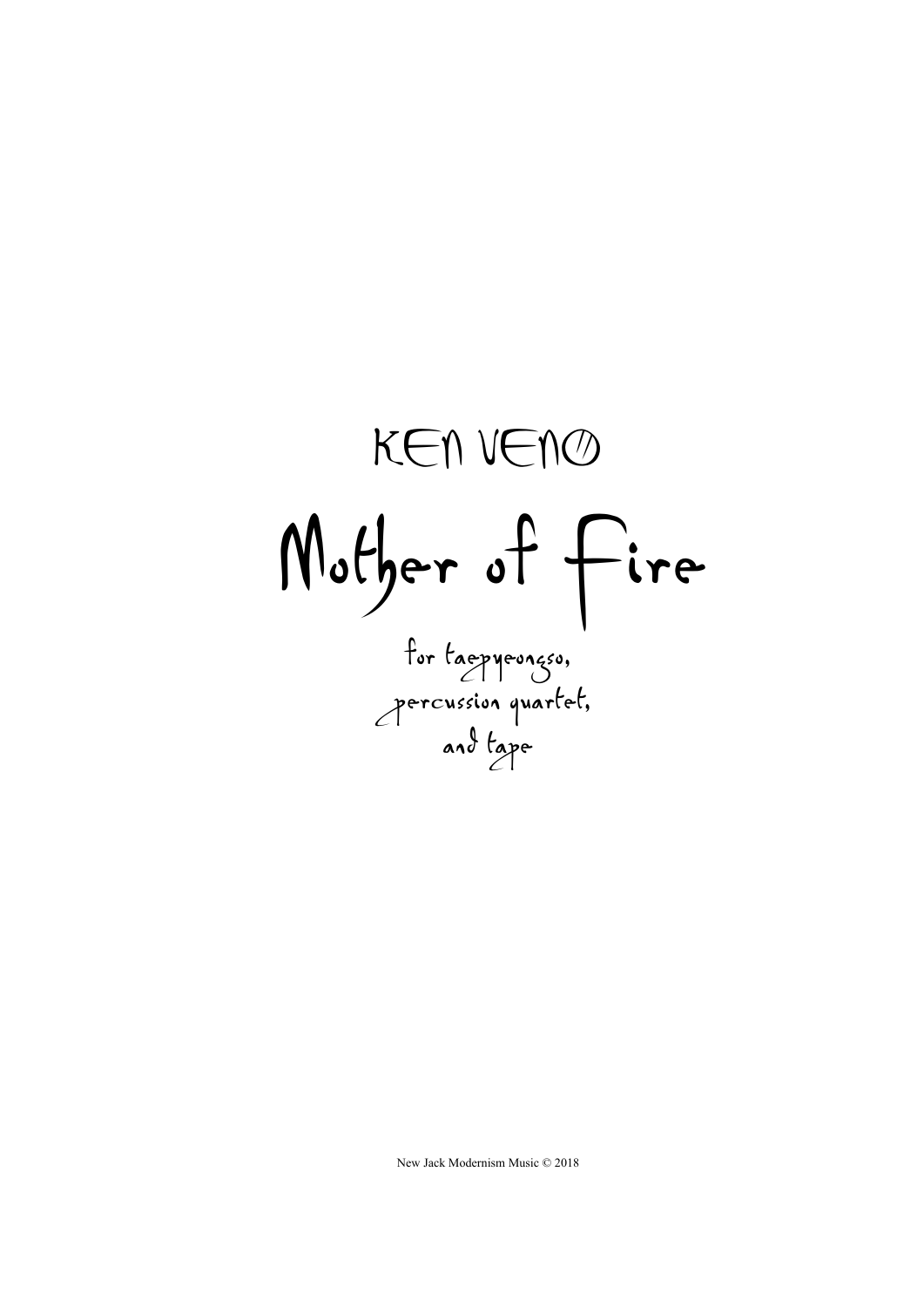### INSTRUMENTATION:

### Taepyeongso

4 percussionists

## and tape

## DURATION: 10 min

# Commissioned by the Asian Cultural Center

General Performances Notes (for all instruments):